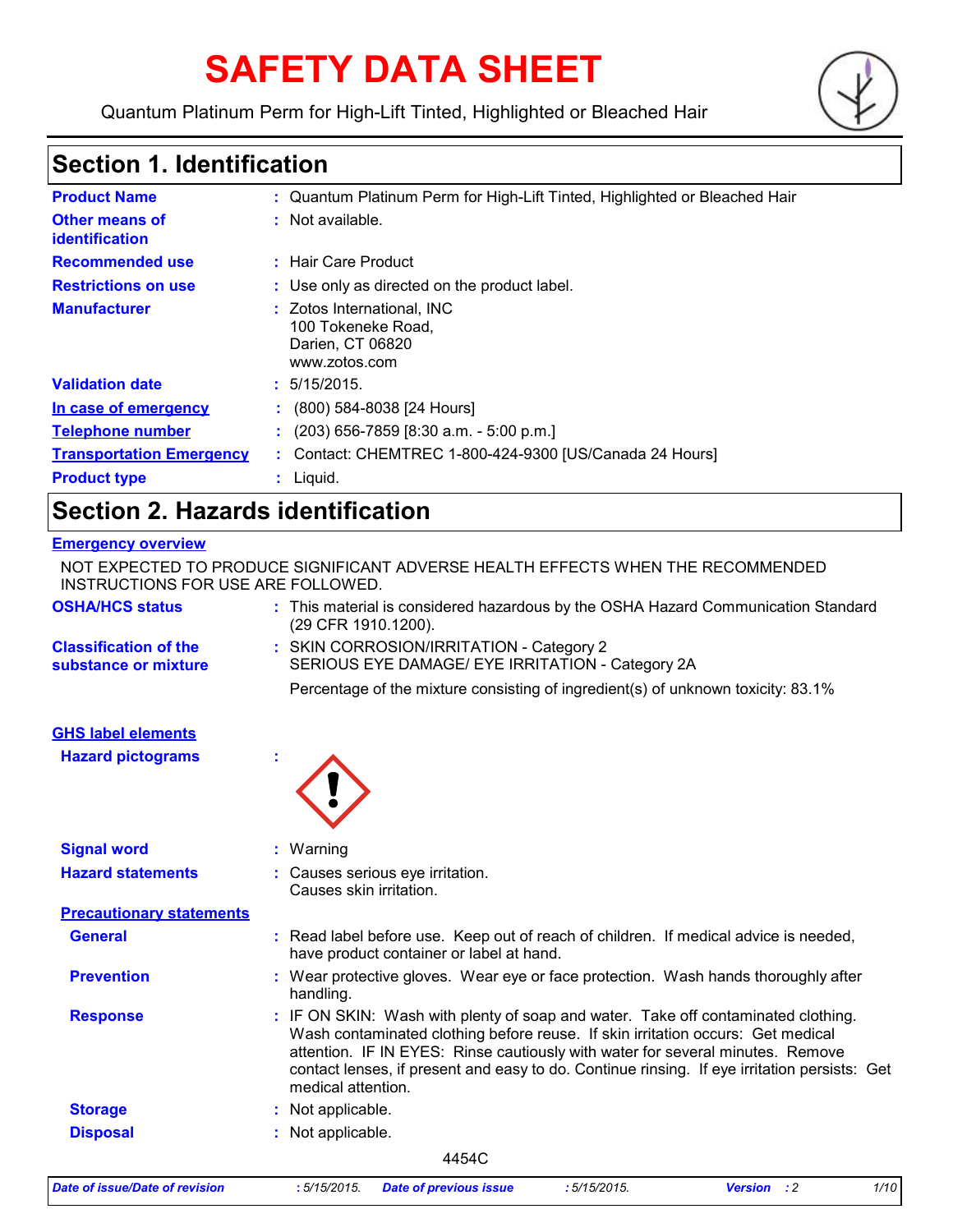*Quantum Platinum Perm for High-Lift Tinted, Highlighted or Bleached Hair*

### **Section 2. Hazards identification**

**Hazards not otherwise classified**

**:** None known.

# **Section 3. Composition/information on ingredients**

#### **Substance/mixture :**

Mixture

#### **United States**

| <b>Name</b>                  | $\frac{9}{6}$ | <b>CAS number</b> |
|------------------------------|---------------|-------------------|
| 2-methylpentane-2,4-diol     | 10.00         | 107-41-5          |
| 1-dodecyl-2-pyrrolidone      | 1.75          | 2687-96-9         |
| decamethylcyclopentasiloxane | 1.00          | 541-02-6          |

Any concentration shown as a range is to protect confidentiality or is due to batch variation.

**There are no additional ingredients present which, within the current knowledge of the supplier and in the concentrations applicable, are classified as hazardous to health or the environment and hence require reporting in this section.**

**Occupational exposure limits, if available, are listed in Section 8.**

### **Section 4. First aid measures**

#### **Description of necessary first aid measures**

| <b>Eye contact</b>                | : In case of contact, immediately flush eyes with plenty of water for at least 15 minutes.<br>May cause eye irritation.                                                                                                                                                                           |  |
|-----------------------------------|---------------------------------------------------------------------------------------------------------------------------------------------------------------------------------------------------------------------------------------------------------------------------------------------------|--|
| <b>Inhalation</b>                 | : Move affected person to fresh air.                                                                                                                                                                                                                                                              |  |
| <b>Skin contact</b>               | : Prolonged or repeated contact with skin or mucous membrane may result in irritation<br>symptoms, such as redness, blistering, dermatitis etc. Discontinue use of product<br>Apply cold compresses to affected areas to relieve any discomfort Seek medical<br>attention if irritation persists. |  |
| <b>Ingestion</b>                  | : Have conscious person drink several glasses of water or milk. Do not induce vomiting.<br>Get medical attention if adverse health effects persist or are severe.                                                                                                                                 |  |
|                                   | Indication of immediate medical attention and special treatment needed, if necessary                                                                                                                                                                                                              |  |
| <b>Notes to physician</b>         | : Treat symptomatically.                                                                                                                                                                                                                                                                          |  |
| <b>Specific treatments</b>        | : No specific treatment.                                                                                                                                                                                                                                                                          |  |
| <b>Protection of first-aiders</b> | : Use suitable protective equipment (section 8).                                                                                                                                                                                                                                                  |  |

#### **See toxicological information (Section 11)**

### **Section 5. Fire-fighting measures**

| <b>Extinguishing media</b>                           |                                                                                                                                                                               |
|------------------------------------------------------|-------------------------------------------------------------------------------------------------------------------------------------------------------------------------------|
| <b>Suitable extinguishing</b><br>media               | : Use an extinguishing agent suitable for the surrounding fire.                                                                                                               |
| <b>Unsuitable extinguishing</b><br>media             | : None known.                                                                                                                                                                 |
| <b>Specific hazards arising</b><br>from the chemical | : In a fire or if heated, a pressure increase will occur and the container may burst.                                                                                         |
| <b>Hazardous thermal</b><br>decomposition products   | : Decomposition products may include the following materials:<br>carbon dioxide<br>carbon monoxide<br>nitrogen oxides<br>halogenated compounds<br>metal oxide/oxides<br>4454C |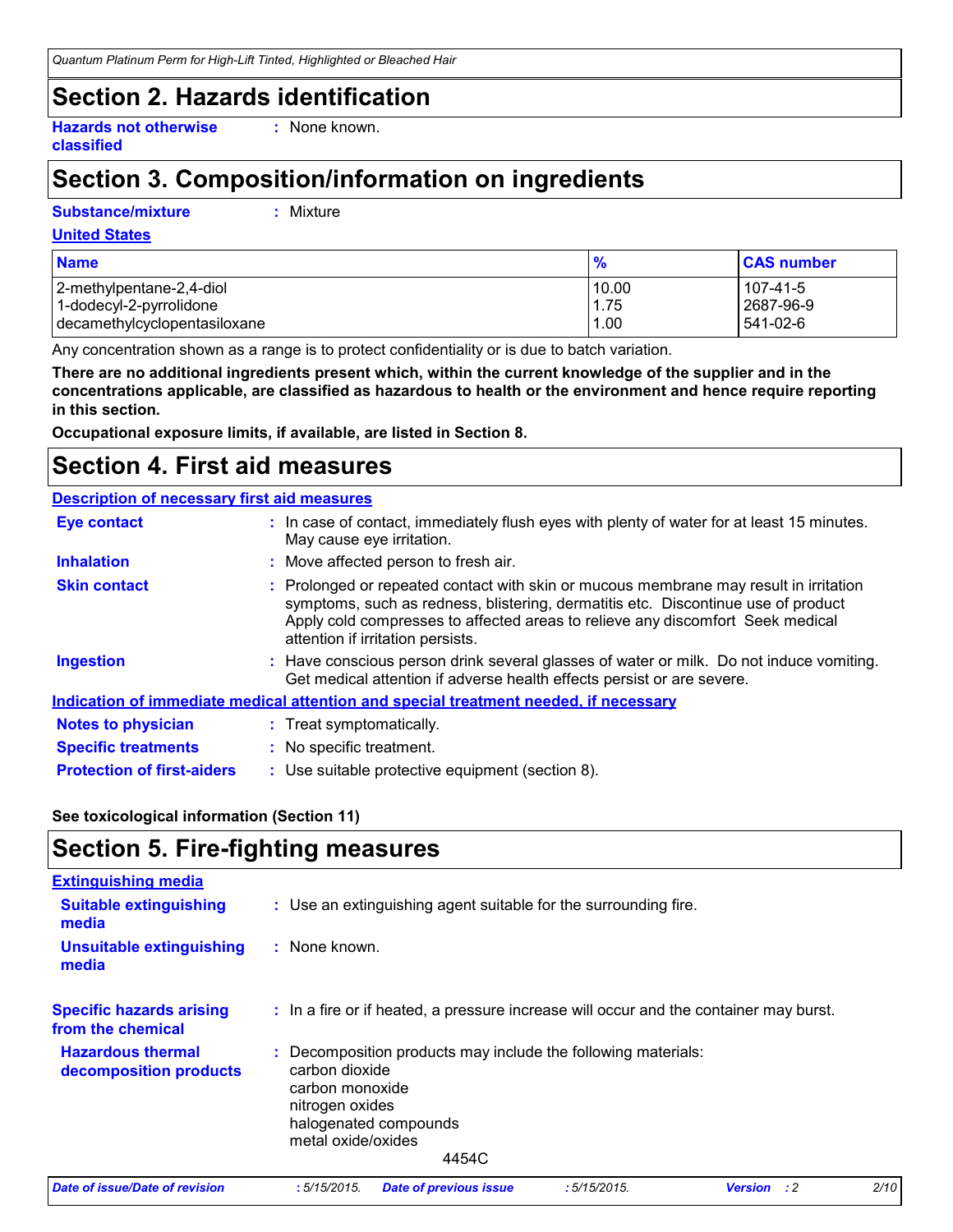### **Section 5. Fire-fighting measures**

| <b>Special protective actions</b> | : Promptly isolate the scene by removing all persons from the vicinity of the incident if |
|-----------------------------------|-------------------------------------------------------------------------------------------|
| for fire-fighters                 | there is a fire. No action shall be taken involving any personal risk or without suitable |
|                                   | training.                                                                                 |
| <b>Special protective</b>         | : Fire-fighters should wear appropriate protective equipment and self-contained breathing |
| equipment for fire-fighters       | apparatus (SCBA) with a full face-piece operated in positive pressure mode.               |

### **Section 6. Accidental release measures**

**Personal precautions, protective equipment and emergency procedures**

| For non-emergency<br>personnel                               | : No action shall be taken involving any personal risk or without suitable training.<br>Evacuate surrounding areas. Keep unnecessary and unprotected personnel from<br>entering. Do not touch or walk through spilled material. Avoid breathing vapor or mist.<br>Provide adequate ventilation. Wear appropriate respirator when ventilation is<br>inadequate. Put on appropriate personal protective equipment. |
|--------------------------------------------------------------|------------------------------------------------------------------------------------------------------------------------------------------------------------------------------------------------------------------------------------------------------------------------------------------------------------------------------------------------------------------------------------------------------------------|
| For emergency responders :                                   | If specialised clothing is required to deal with the spillage, take note of any information<br>in Section 8 on suitable and unsuitable materials. See also the information in "For non-<br>emergency personnel".                                                                                                                                                                                                 |
| <b>Environmental precautions</b>                             | : Avoid dispersal of spilled material and runoff and contact with soil, waterways, drains<br>and sewers. Inform the relevant authorities if the product has caused environmental<br>pollution (sewers, waterways, soil or air).                                                                                                                                                                                  |
| <b>Methods and materials for containment and cleaning up</b> |                                                                                                                                                                                                                                                                                                                                                                                                                  |
| <b>Small spill</b>                                           | : Stop leak if without risk. Dilute with water and mop up if water-soluble.                                                                                                                                                                                                                                                                                                                                      |
| <b>Large spill</b>                                           | : Stop leak if without risk. Contain and collect spillage with non-combustible, absorbent<br>material e.g. sand, earth, vermiculite or diatomaceous earth and place in container for<br>disposal according to local regulations (see Section 13). Contaminated absorbent<br>material may pose the same hazard as the spilled product. Note: see Section 1 for                                                    |

### **Section 7. Handling and storage**

### **Precautions for safe handling**

| <b>Protective measures</b>                                                       | : Put on appropriate personal protective equipment (see Section 8). Do not ingest. Avoid<br>contact with eyes, skin and clothing. Avoid breathing vapor or mist.                                                                                                                   |
|----------------------------------------------------------------------------------|------------------------------------------------------------------------------------------------------------------------------------------------------------------------------------------------------------------------------------------------------------------------------------|
| <b>Advice on general</b><br>occupational hygiene                                 | : Eating, drinking and smoking should be prohibited in areas where this material is<br>handled, stored and processed. Remove contaminated clothing and protective<br>equipment before entering eating areas. See also Section 8 for additional information<br>on hygiene measures. |
| <b>Conditions for safe storage,</b><br>including any<br><i>incompatibilities</i> | : Store in accordance with local regulations. Store in original container protected from<br>direct sunlight in a dry, cool and well-ventilated area, away from incompatible materials<br>(see Section 10) and food and drink.                                                      |

emergency contact information and Section 13 for waste disposal.

### **Section 8. Exposure controls/personal protection**

# **United States**

**Control parameters Occupational exposure limits**

| 4454C |
|-------|
|-------|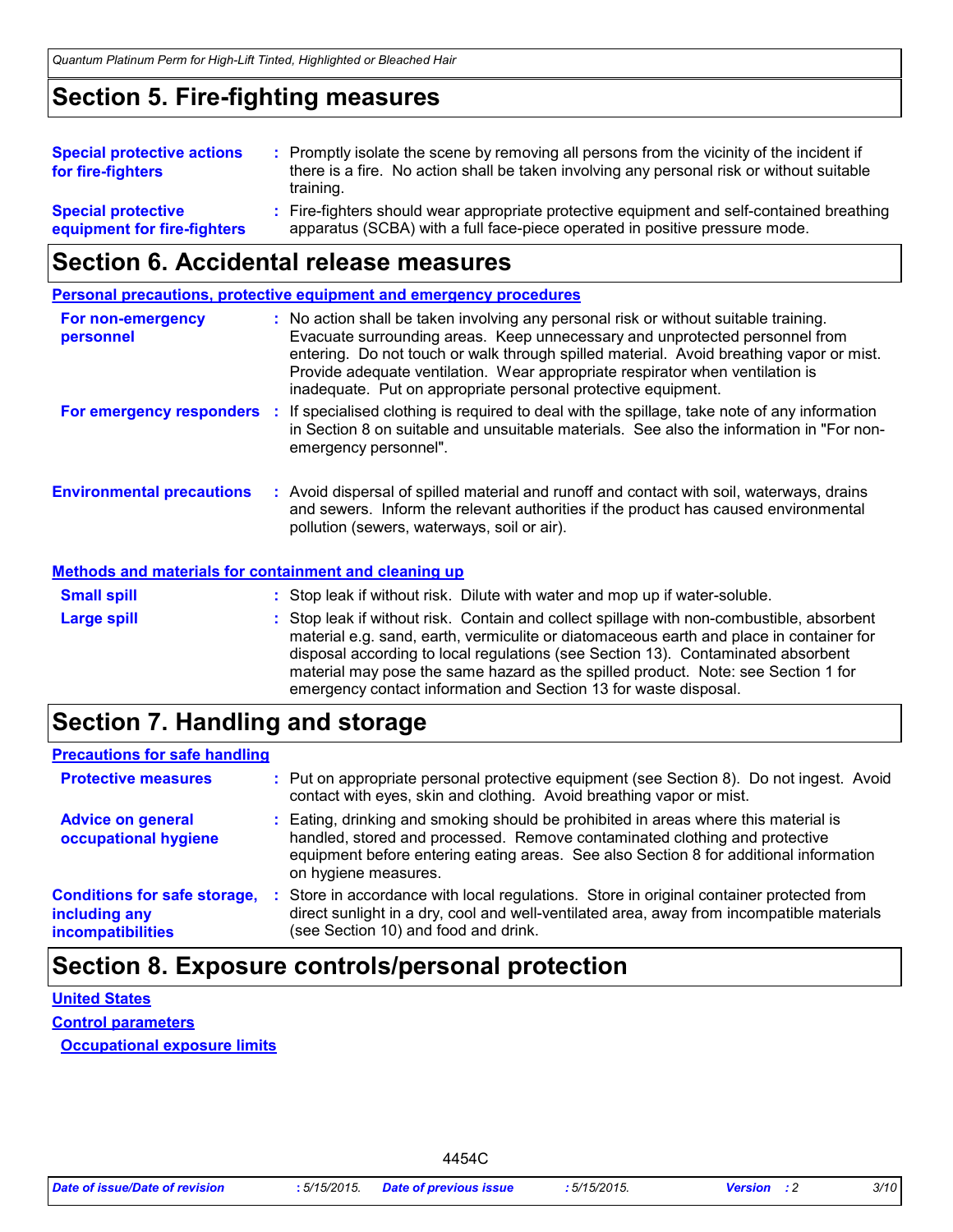# **Section 8. Exposure controls/personal protection**

| <b>Ingredient name</b>                           | <b>Exposure limits</b>                                                                                                                                                                                                                                                                                                                                                                          |                                                                                                                     |
|--------------------------------------------------|-------------------------------------------------------------------------------------------------------------------------------------------------------------------------------------------------------------------------------------------------------------------------------------------------------------------------------------------------------------------------------------------------|---------------------------------------------------------------------------------------------------------------------|
| 2-methylpentane-2,4-diol                         | C: 25 ppm<br>C: 121 mg/m <sup>3</sup><br>CEIL: 25 ppm<br>CEIL: 125 mg/m <sup>3</sup><br>CEIL: 25 ppm<br>CEIL: 125 mg/m <sup>3</sup>                                                                                                                                                                                                                                                             | ACGIH TLV (United States, 4/2014).<br>OSHA PEL 1989 (United States, 3/1989).<br>NIOSH REL (United States, 10/2013). |
| <b>Appropriate engineering</b><br>controls       | : Good general ventilation should be sufficient to control worker exposure to airborne<br>contaminants.                                                                                                                                                                                                                                                                                         |                                                                                                                     |
| <b>Environmental exposure</b><br><b>controls</b> | Emissions from ventilation or work process equipment should be checked to ensure<br>they comply with the requirements of environmental protection legislation. In some<br>cases, fume scrubbers, filters or engineering modifications to the process equipment<br>will be necessary to reduce emissions to acceptable levels.                                                                   |                                                                                                                     |
| <b>Individual protection measures</b>            |                                                                                                                                                                                                                                                                                                                                                                                                 |                                                                                                                     |
| <b>Hygiene measures</b>                          | Wash hands, forearms and face thoroughly after handling chemical products, before<br>eating, smoking and using the lavatory and at the end of the working period.<br>Appropriate techniques should be used to remove potentially contaminated clothing.<br>Wash contaminated clothing before reusing. Ensure that eyewash stations and safety<br>showers are close to the workstation location. |                                                                                                                     |
| <b>Eye/face protection</b>                       | Safety eyewear complying with an approved standard should be used when a risk<br>assessment indicates this is necessary to avoid exposure to liquid splashes, mists,<br>gases or dusts. If contact is possible, the following protection should be worn, unless<br>the assessment indicates a higher degree of protection: chemical splash goggles.                                             |                                                                                                                     |
| <b>Skin protection</b>                           |                                                                                                                                                                                                                                                                                                                                                                                                 |                                                                                                                     |
| <b>Hand protection</b>                           | : Wear suitable gloves.                                                                                                                                                                                                                                                                                                                                                                         |                                                                                                                     |
| <b>Body protection</b>                           | : Personal protective equipment for the body should be selected based on the task being<br>performed and the risks involved and should be approved by a specialist before<br>handling this product.                                                                                                                                                                                             |                                                                                                                     |
| <b>Other skin protection</b>                     | : Appropriate footwear and any additional skin protection measures should be selected<br>based on the task being performed and the risks involved and should be approved by a<br>specialist before handling this product.                                                                                                                                                                       |                                                                                                                     |
| <b>Other skin protection</b>                     | Appropriate footwear and any additional skin protection measures should be selected<br>based on the task being performed and the risks involved and should be approved by a<br>specialist before handling this product.                                                                                                                                                                         |                                                                                                                     |
| <b>Respiratory protection</b>                    | Use a properly fitted, air-purifying or air-fed respirator complying with an approved<br>standard if a risk assessment indicates this is necessary. Respirator selection must be<br>based on known or anticipated exposure levels, the hazards of the product and the safe<br>working limits of the selected respirator.                                                                        |                                                                                                                     |

**Consult local authorities for acceptable exposure limits.**

4454C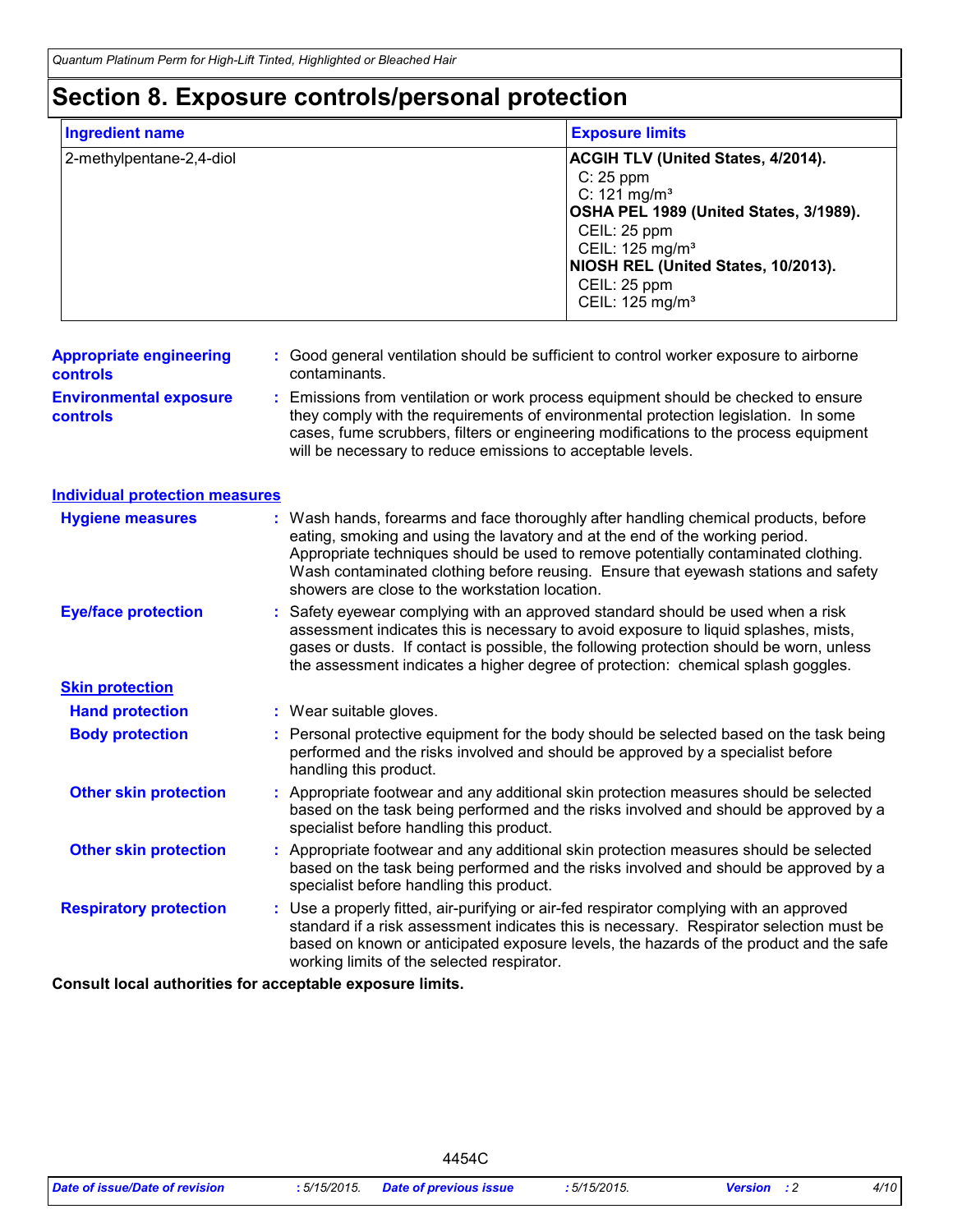# **Section 9. Physical and chemical properties**

#### **Appearance**

| <b>Physical state</b>   | : Liquid. [Viscous liquid.]            |
|-------------------------|----------------------------------------|
| <b>Color</b>            | : White, Off-white.                    |
| Odor                    | : Fragrance-like.                      |
| рH                      | : 3 to 4.5                             |
| <b>Boiling point</b>    | : $>100^{\circ}$ C ( $>212^{\circ}$ F) |
| <b>Flash point</b>      | : Closed cup: Not applicable.          |
| <b>Relative density</b> | $: 0.99$ to 1.1                        |

# **Section 10. Stability and reactivity**

| <b>Reactivity</b>                            | : No specific test data related to reactivity available for this product or its ingredients.              |
|----------------------------------------------|-----------------------------------------------------------------------------------------------------------|
| <b>Chemical stability</b>                    | : The product is stable.                                                                                  |
| <b>Possibility of hazardous</b><br>reactions | : Under normal conditions of storage and use, hazardous reactions will not occur.                         |
| <b>Conditions to avoid</b>                   | : No specific data.                                                                                       |
| <b>Incompatible materials</b>                | : No specific data.                                                                                       |
| <b>Hazardous decomposition</b><br>products   | : Under normal conditions of storage and use, hazardous decomposition products should<br>not be produced. |

### **Section 11. Toxicological information**

### **Information on toxicological effects United States**

#### **Acute toxicity**

| <b>Product/ingredient name</b>                                       | <b>Result</b> | <b>Species</b> | <b>Dose</b>                | <b>Exposure</b> |
|----------------------------------------------------------------------|---------------|----------------|----------------------------|-----------------|
| 2-methylpentane-2,4-diol<br>decamethylcyclopentasiloxane   LD50 Oral | ILD50 Oral    | Rat<br>Rat     | 3700 mg/kg<br>-24134 mg/kg |                 |

#### **Irritation/Corrosion**

| <b>Product/ingredient name</b>                      | <b>Result</b>            | <b>Species</b> | <b>Score</b> | <b>Exposure</b>            | <b>Observation</b> |
|-----------------------------------------------------|--------------------------|----------------|--------------|----------------------------|--------------------|
| 2-methylpentane-2,4-diol                            | Skin - Mild irritant     | Rabbit         |              | 465<br>milligrams          |                    |
|                                                     | Skin - Moderate irritant | Rabbit         |              | 24 hours 500<br>milligrams |                    |
| 1-dodecyl-2-pyrrolidone                             | Eyes - Moderate irritant | Rabbit         |              | 100<br>milligrams          |                    |
|                                                     | Skin - Severe irritant   | Rabbit         |              | 500<br>milligrams          |                    |
| decamethylcyclopentasiloxane   Eyes - Mild irritant |                          | Rabbit         |              | 24 hours 500<br>milligrams |                    |
|                                                     | Skin - Mild irritant     | Rabbit         |              | 24 hours 500<br>milligrams |                    |

### **Sensitization**

Not available.

4454C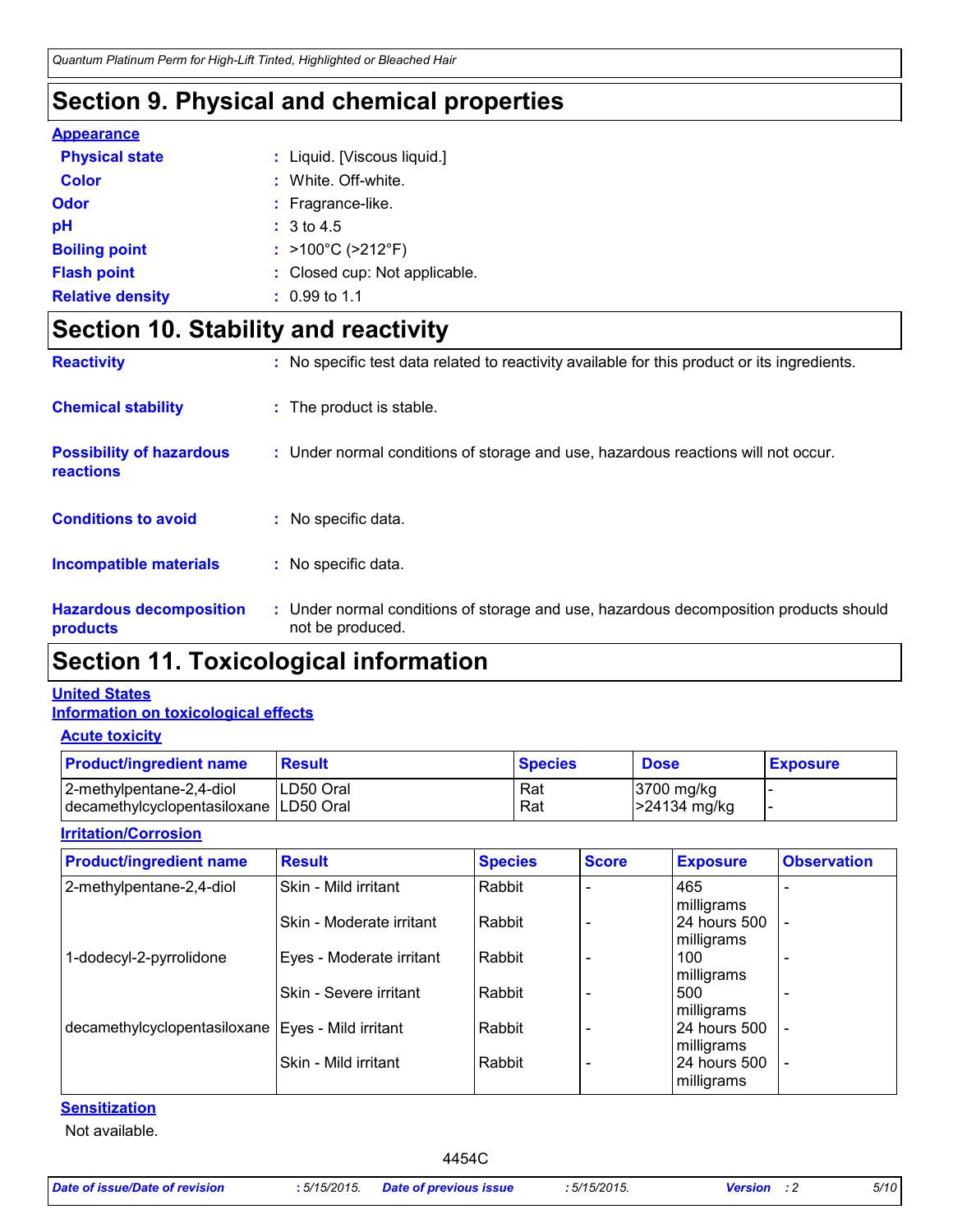### **Section 11. Toxicological information**

### Not available. **Carcinogenicity** Not available. **Mutagenicity** Not available. **Teratogenicity** Not available. **Reproductive toxicity** Not available. **Information on the likely routes of exposure Inhalation 19.1 Exposure to decomposition products may cause a health hazard. Serious effects may** be delayed following exposure. **Ingestion :** Irritating to mouth, throat and stomach. **Skin contact :** Causes skin irritation. **Eye contact :** Causes serious eye irritation. **General :** No known significant effects or critical hazards. **Symptoms related to the physical, chemical and toxicological characteristics Skin contact Ingestion Inhalation :** No specific data. No specific data. **:** Adverse symptoms may include the following: **:** irritation redness **Eye contact :** Adverse symptoms may include the following: pain or irritation watering redness **Potential chronic health effects Delayed and immediate effects and also chronic effects from short and long term exposure Specific target organ toxicity (single exposure) Specific target organ toxicity (repeated exposure)** Not available. Not available. **Aspiration hazard** Not available. **:** Not available. **Potential acute health effects Potential immediate effects :** Not available. **Short term exposure Potential delayed effects :** Not available. **Potential immediate effects :** Not available. **Long term exposure Potential delayed effects :** Not available. 4454C

*Date of issue/Date of revision* **:** *5/15/2015. Date of previous issue : 5/15/2015. Version : 2 6/10*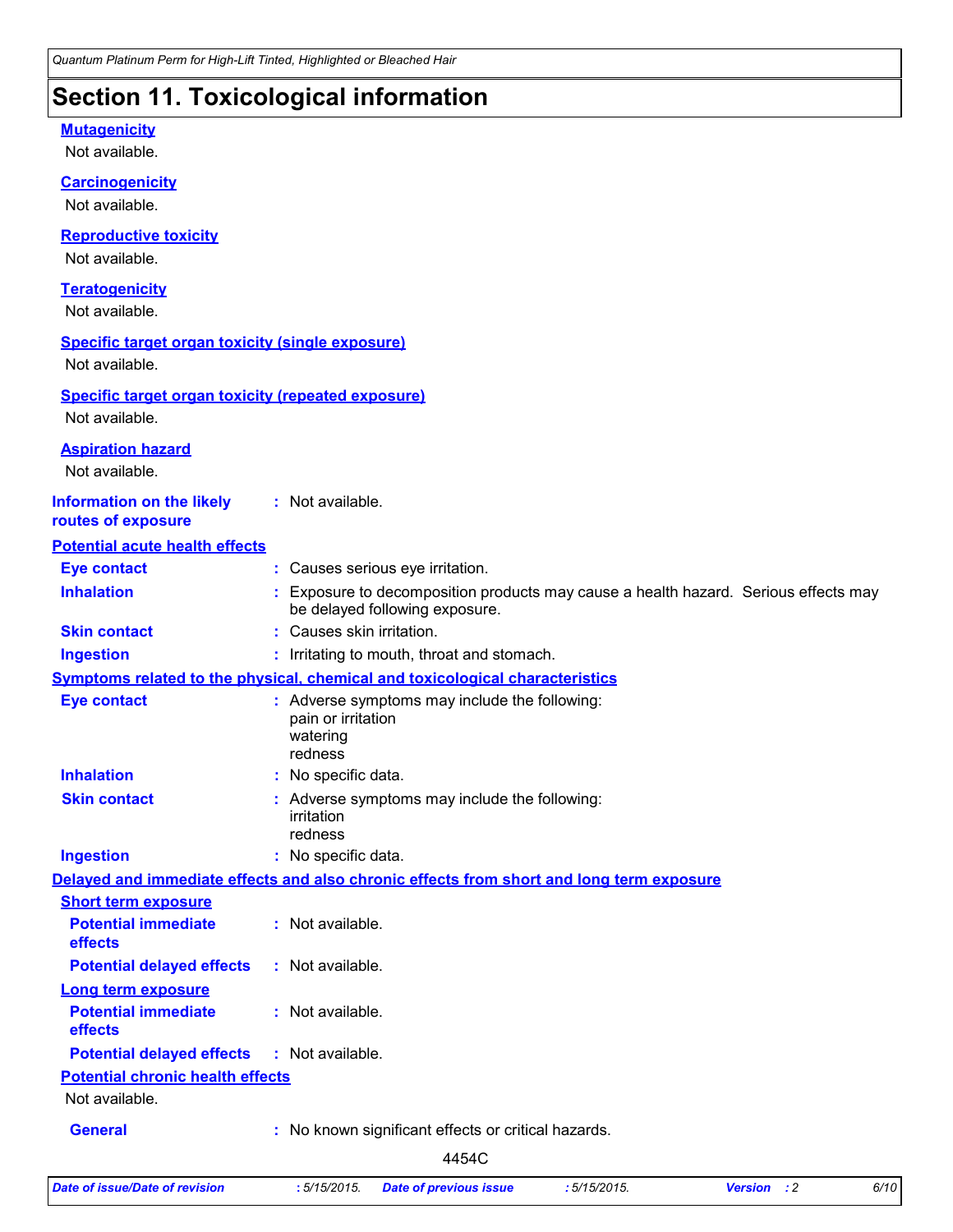### **Section 11. Toxicological information**

| <b>Carcinogenicity</b>       | : No known significant effects or critical hazards. |
|------------------------------|-----------------------------------------------------|
| <b>Mutagenicity</b>          | : No known significant effects or critical hazards. |
| <b>Teratogenicity</b>        | : No known significant effects or critical hazards. |
| <b>Developmental effects</b> | : No known significant effects or critical hazards. |
| <b>Fertility effects</b>     | : No known significant effects or critical hazards. |

#### **Numerical measures of toxicity**

#### **Acute toxicity estimates**

| <b>Route</b> | <b>ATE value</b> |
|--------------|------------------|
| Oral         | 6234.5 mg/kg     |
|              |                  |

# **Section 12. Ecological information**

### **United States**

#### **Toxicity**

| <b>Product/ingredient name</b> | <b>Result</b>                                                          | <b>Species</b>                                                       | <b>Exposure</b>       |
|--------------------------------|------------------------------------------------------------------------|----------------------------------------------------------------------|-----------------------|
| 2-methylpentane-2,4-diol       | Acute EC50 2800000 µg/l Fresh water                                    | Crustaceans - Ceriodaphnia<br>reticulata - Larvae                    | 148 hours             |
|                                | Acute EC50 3200000 µg/l Fresh water                                    | Daphnia - Daphnia magna -<br>l Larvae                                | 148 hours             |
| 1-dodecyl-2-pyrrolidone        | Acute LC50 8000000 µg/l Marine water<br>Acute EC50 0.5 ppm Fresh water | <b>Fish - Alburnus alburnus</b><br><b>Fish - Oncorhynchus mykiss</b> | 96 hours<br>196 hours |

#### **Persistence and degradability**

#### Not available.

#### **Bioaccumulative potential**

| <b>Product/ingredient name</b>                                                            | $LoaPow$    | <b>BCF</b> | <b>Potential</b>    |
|-------------------------------------------------------------------------------------------|-------------|------------|---------------------|
| 2-methylpentane-2,4-diol<br>1-dodecyl-2-pyrrolidone<br>decamethylcyclopentasiloxane 8.023 | 0.58<br>4.2 | 7060       | low<br>high<br>high |

### **Mobility in soil**

| <b>Soil/water partition</b>    | : Not available. |  |
|--------------------------------|------------------|--|
| coefficient (K <sub>oc</sub> ) |                  |  |
|                                |                  |  |

### **Other adverse effects** : No known significant effects or critical hazards.

### **Section 13. Disposal considerations**

### **Disposal methods :**

Disposal of this product, solutions and any by-products should at all times comply with the requirements of environmental protection and waste disposal legislation and any regional local authority requirements. Care should be taken when handling emptied containers that have not been cleaned or rinsed out.

### **Section 14. Transport information**

| <b>Date of issue/Date of revision</b> | 5/15/2015. | <b>Date of previous issue</b> | .5/15/2015. | <b>Version</b> : 2 | 7/10 |
|---------------------------------------|------------|-------------------------------|-------------|--------------------|------|
|---------------------------------------|------------|-------------------------------|-------------|--------------------|------|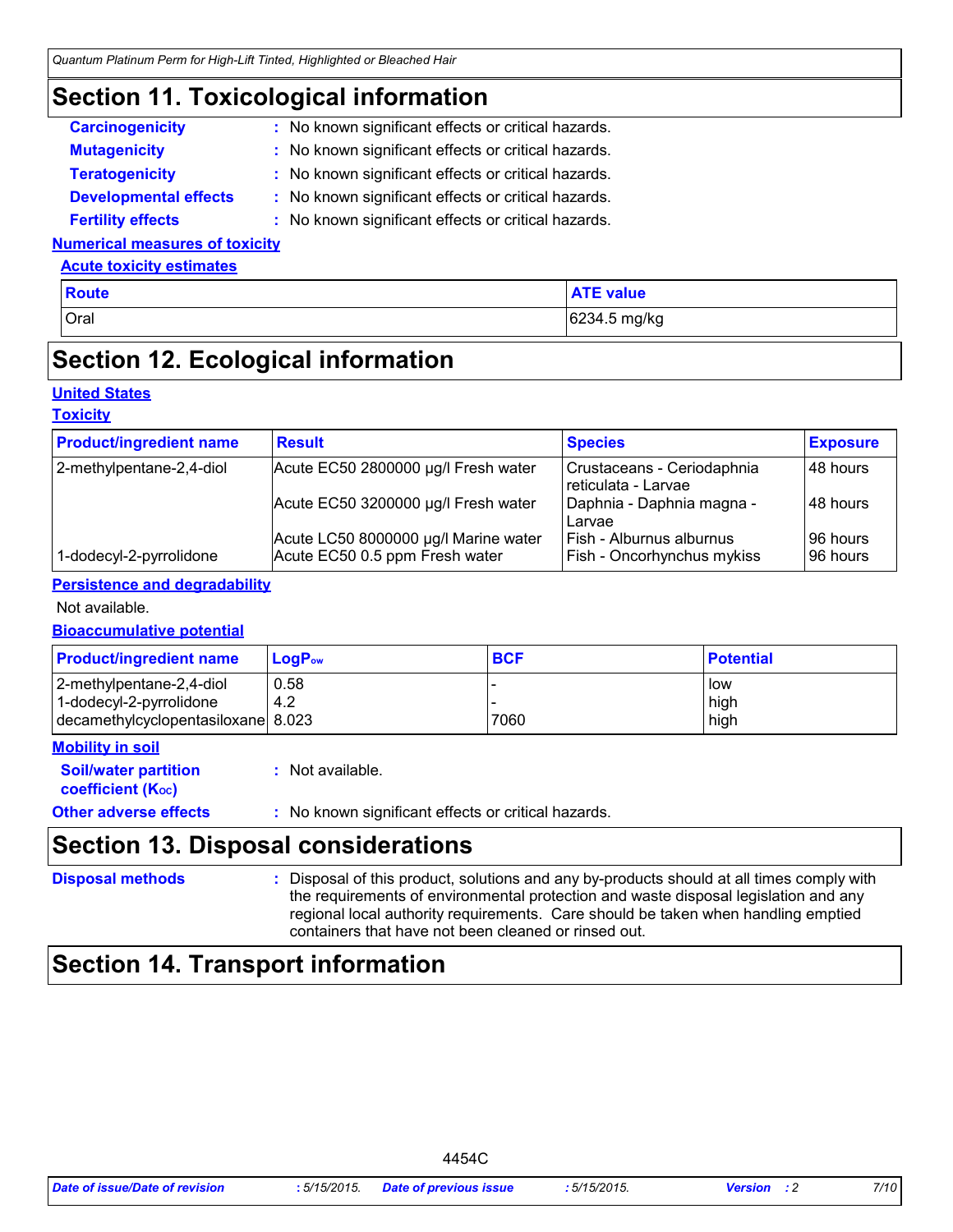*Quantum Platinum Perm for High-Lift Tinted, Highlighted or Bleached Hair*

# **Section 14. Transport information**

| <b>Regulatory</b><br>information       | <b>UN number</b>         | <b>Proper shipping name</b> | <b>Classes</b> | PG* Label | <b>Additional</b><br>information |
|----------------------------------------|--------------------------|-----------------------------|----------------|-----------|----------------------------------|
| <b>DOT Classification</b>              | <b>Not</b><br>regulated. |                             |                |           |                                  |
| <b>TDG Classification</b>              | <b>Not</b><br>regulated. |                             |                |           |                                  |
| <b>Mexico</b><br><b>Classification</b> | <b>Not</b><br>regulated. |                             |                |           |                                  |
| <b>ADR/RID Class</b>                   | <b>Not</b><br>regulated. |                             |                |           |                                  |
| <b>IMDG Class</b>                      | <b>Not</b><br>regulated. |                             |                |           |                                  |
| <b>IATA-DGR Class</b>                  | Not<br>regulated.        |                             |                |           |                                  |

PG\* : Packing group

# **Section 15. Regulatory information**

| <b>U.S. Federal regulations</b>                                                   | : TSCA 8(a) PAIR: decamethylcyclopentasiloxane; 2-benzylideneheptanal; 4-(4-hydroxy-<br>4-methylpentyl)cyclohex-3-enecarbaldehyde; cinnamaldehyde |
|-----------------------------------------------------------------------------------|---------------------------------------------------------------------------------------------------------------------------------------------------|
|                                                                                   | TSCA 8(a) CDR Exempt/Partial exemption: Not determined                                                                                            |
|                                                                                   | United States inventory (TSCA 8b): Not determined.                                                                                                |
| <b>Clean Air Act Section 112</b><br>(b) Hazardous Air<br><b>Pollutants (HAPS)</b> | : Not listed                                                                                                                                      |
| <b>Clean Air Act Section 602</b><br><b>Class I Substances</b>                     | : Not listed                                                                                                                                      |
| <b>Clean Air Act Section 602</b><br><b>Class II Substances</b>                    | : Not listed                                                                                                                                      |
| <b>DEA List I Chemicals</b><br>(Precursor Chemicals)                              | : Not listed                                                                                                                                      |
| <b>DEA List II Chemicals</b><br><b>(Essential Chemicals)</b>                      | : Not listed                                                                                                                                      |
| <b>SARA 302/304</b><br><b>Composition/information on ingredients</b>              |                                                                                                                                                   |
| No products were found.                                                           |                                                                                                                                                   |
| <b>SARA 304 RQ</b><br><b>SARA 311/312</b>                                         | : Not applicable.                                                                                                                                 |
| <b>Classification</b><br><b>Composition/information on ingredients</b>            | : Immediate (acute) health hazard                                                                                                                 |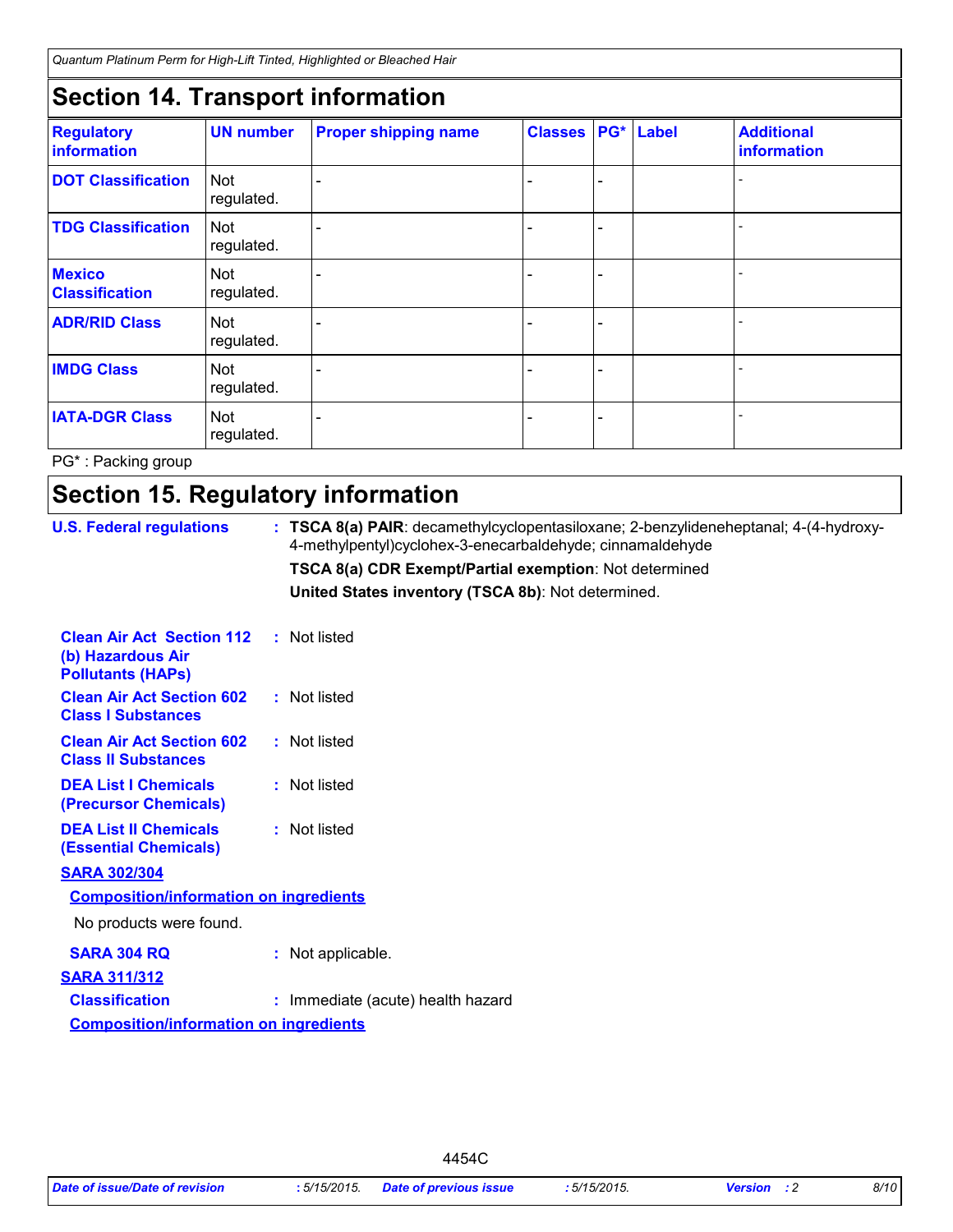# **Section 15. Regulatory information**

| <b>Name</b>                  | $\frac{9}{6}$ | <b>Fire</b> | <b>Sudden</b><br>hazard release of<br><b>pressure</b> | Reactive | <b>Immediate</b><br>(acute)<br>health<br>hazard | <b>Delayed</b><br>(chronic)<br>health<br>hazard |
|------------------------------|---------------|-------------|-------------------------------------------------------|----------|-------------------------------------------------|-------------------------------------------------|
| 2-methylpentane-2,4-diol     | 10.00         | No.         | No.                                                   | No.      | Yes.                                            | No.                                             |
| 1-dodecyl-2-pyrrolidone      | 1.75          | No.         | No.                                                   | No.      | Yes.                                            | No.                                             |
| decamethylcyclopentasiloxane | 1.00          | Yes.        | No.                                                   | No.      | Yes.                                            | No.                                             |

#### **State regulations**

| <b>Massachusetts</b> | : The following components are listed: HEXYLENE GLYCOL                                                                                                          |
|----------------------|-----------------------------------------------------------------------------------------------------------------------------------------------------------------|
| <b>New York</b>      | : None of the components are listed.                                                                                                                            |
| <b>New Jersey</b>    | : The following components are listed: HEXYLENE GLYCOL; 2,4-PENTANEDIOL,<br>2-METHYL-; PROPYLENE GLYCOL; 1,2-PROPANEDIOL; PROPYLENE GLYCOL; 1,<br>2-PROPANEDIOL |
| Pennsylvania         | : The following components are listed: 2,4-PENTANEDIOL, 2-METHYL-; 1,<br>2-PROPANEDIOL; 1,2-PROPANEDIOL                                                         |

#### **California Prop. 65**

CALIFORNIA PROPOSITION 65: The following statement is made in order to comply with the California Safe Drinking Water and Toxic Enforcement Act of 1986. This product is not known to the State of California to cause cancer.

Not available.

#### **International regulations**

**Chemical Weapon Convention List Schedules I, II & III Chemicals**

Not listed.

#### **Montreal Protocol (Annexes A, B, C, E)**

Not listed.

#### **Stockholm Convention on Persistent Organic Pollutants**

Not listed.

#### **Rotterdam Convention on Prior Inform Consent (PIC)**

Not listed.

#### **UNECE Aarhus Protocol on POPs and Heavy Metals**

Not listed.

#### **Canada**

| <b>WHMIS (Canada)</b>        | : Class D-2B: Material causing other toxic effects (Toxic). |
|------------------------------|-------------------------------------------------------------|
| <b>Canadian lists</b>        |                                                             |
| <b>Canadian NPRI</b>         | : None of the components are listed.                        |
| <b>CEPA Toxic substances</b> | : None of the components are listed.                        |
| <b>Canada inventory</b>      | : Not determined.                                           |

**This product has been classified in accordance with the hazard criteria of the Controlled Products Regulations and the MSDS contains all the information required by the Controlled Products Regulations.**

| <b>Mexico</b><br><b>Classification</b> | ж.<br><b>п.</b>                     |                                                                              |  |
|----------------------------------------|-------------------------------------|------------------------------------------------------------------------------|--|
|                                        | <b>Health</b><br>$\mathcal{D}$<br>← | Flammability<br>U<br>Reactivity<br>$\overline{\mathbf{0}}$<br><b>Special</b> |  |
|                                        |                                     | 4454C                                                                        |  |